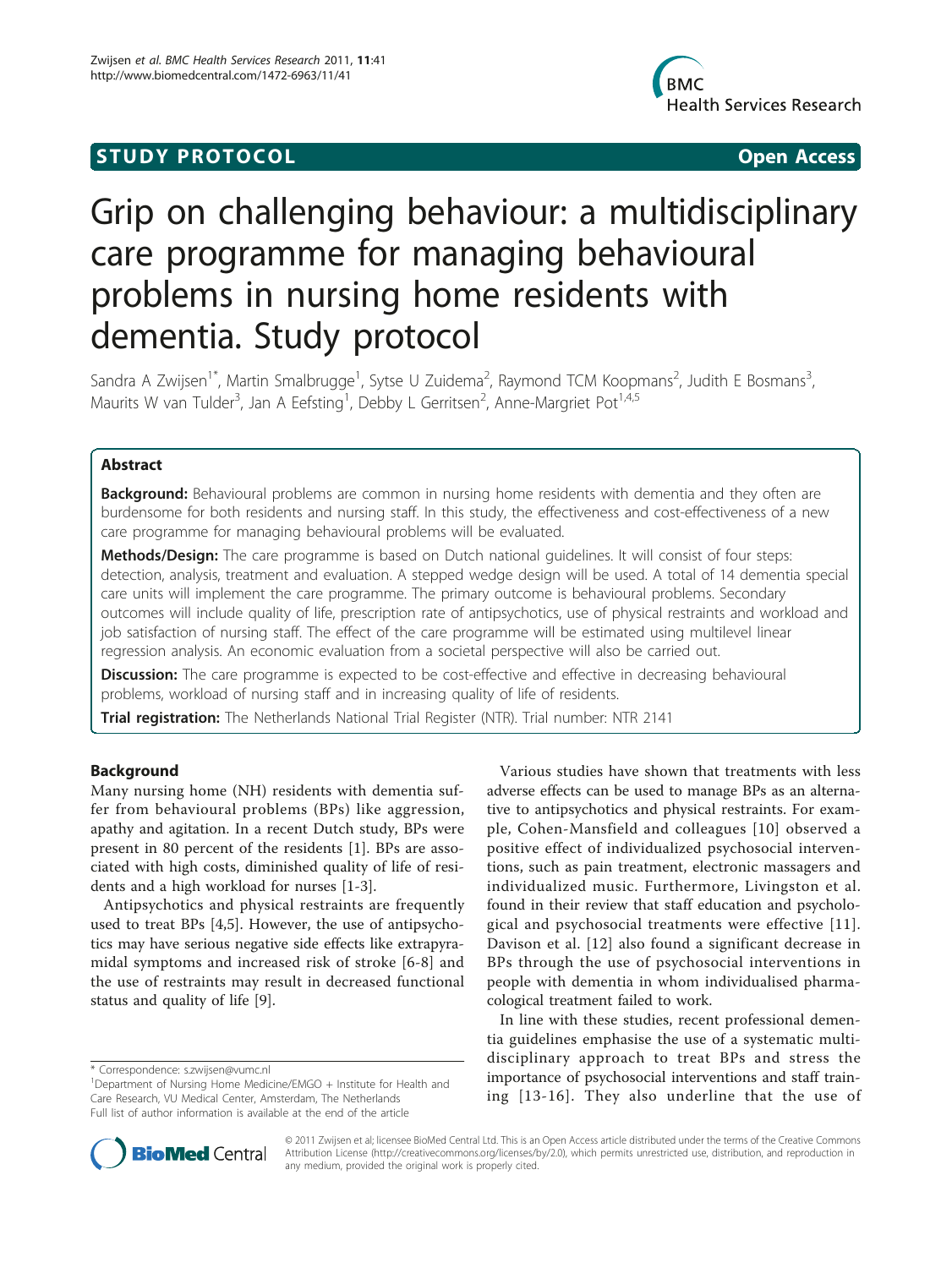antipsychotics should be restricted as much as possible. Although these guidelines have been developed in collaboration with long-term care professionals, implementation in actual practice is difficult. Unfortunately, this is also the case in Dutch NHs [\[17](#page-4-0)], although the presence of various care disciplines offers excellent conditions for a multidisciplinary approach.

A key problem in implementation of guidelines on BPs seems to be that guidelines do not include a structured, methodology-based approach how to manage BPs [[18\]](#page-4-0). For example, an implementation plan on how different disciplines should work together in managing BPs, is often lacking. Therefore, we developed a care programme entitled: 'Grip on challenging behaviour'. This care-programme, which offers a comprehensible structure of the care processes, is made practically applicable and ready to implement. It is based on the guidelines, fits with daily practice, and describes how new working methods are related to and can be integrated in the present care process following a step-bystep plan.

This paper describes the design of the study that evaluates the effectiveness and cost-effectiveness of this care programme for managing BPs in NH residents with dementia.

## Methods/Design

#### Aim

The aim of this project is to evaluate the effectiveness and cost-effectiveness of a multidisciplinary care programme for managing BPs in NH residents with dementia. The care programme proposes an evidence- and practice-based standardisation of all consecutive steps in

the management of BP: detection, analysis, treatment and evaluation (see figure 1). Cooperation between disciplines is also prearranged and structured.

## Intervention

In the first step, the care programme offers a screening tool to detect symptoms of BPs, next to the usual (daily) observation and detection of BPs by nurses. When (symptoms of) BPs are detected, structured forms are used to analyse the behaviour in the next step of the care programme. The nursing staff starts the analysis, after which the elderly care physician and the psychologist continue analysis when necessary. The outcome of the analysis is discussed in pre-arranged multidisciplinary team meetings in which the members of the multidisciplinary team choose the treatment option (or options) they consider appropriate, resulting in a written treatment plan (third step). Psychosocial interventions are first line treatment options and psychotropics or physical restraints should only be used when psychosocial interventions have no or not enough effect. In the fourth step, treatment is evaluated. Standard scales are used for rating BPs when evaluating the effect of interventions. When treatment outcomes are unsatisfactory, alternative treatment options may be chosen and/or a new analysis will be done.

### Design

The care programme will be implemented using a stepped wedge design (Table [1\)](#page-2-0). A stepped wedge design is a type of cross-over design in which different clusters (in this case dementia special care units (SCUs)) cross-over from control-condition to intervention over time [[19](#page-4-0)]. In this

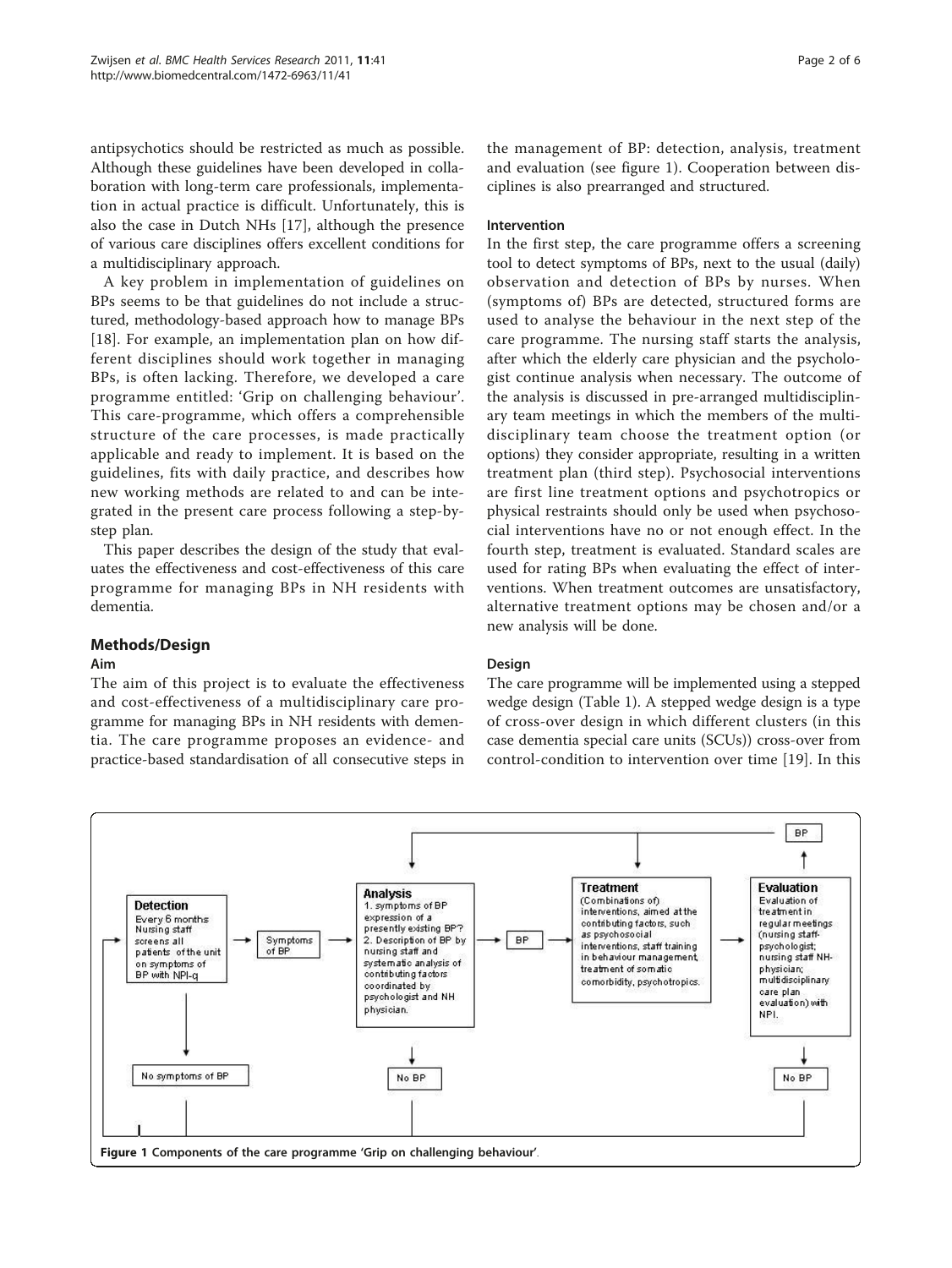<span id="page-2-0"></span>Table 1 Flow chart of the stepped wedge design  $(0 = control condition; 1 = intervention)$ 

|         | T0               | Т1 | Т2 | T3 | T4 | Τ5 |
|---------|------------------|----|----|----|----|----|
| Group 1 |                  |    |    |    |    |    |
| Group 2 |                  |    |    |    |    |    |
| Group 3 |                  |    |    |    |    |    |
| Group 4 | $\left( \right)$ |    |    |    |    |    |
| Group 5 | $\left( \right)$ |    |    |    |    |    |

The groups will start with the care programme on six different point in time (T0 through T5).

study, fourteen participating units are randomly divided over five groups. Four groups consist of three dementia SCUs from three different NHs, one group consists of two dementia SCUs from two different NHs.

Six measurement cycles will take place: one measurement cycle every four months during a period of twenty months. The first measurement cycle is a baseline measurement on all participating units. After each measurement cycle, except the last one, a new group will start the intervention. The moment after which measurement cycle a group of units will start is randomised.

A process analysis will be carried out during the study on the actual provision and use of the components of the care programme and on barriers and facilitators of implementation. The process analysis will consist of qualitative interviews with key persons within the NHs.

#### Sampling

We calculated the sample-size using the following assumptions: On average, a dementia SCU houses 20 residents. Based on a previous study, we expect that 5% of the residents' (legal) representatives will not give informed consent [[1](#page-4-0)]. We expect no further attrition, because newly admitted residents will replace discharged and deceased residents during the study. For the primary outcome, we assume that our care programme leads to a 10 point decrease of BPs, measured with the Cohen-Mansfield Agitation Inventory (CMAI) [[20\]](#page-4-0). Based on a Dutch study in NH patients [[21](#page-4-0)], we assume a mean Intra Class Correlation Coefficient of 0.1. for clustering of BPs within a unit and a mean score of 47.7 (SD = 16.6) on the CMAI in NH patients with dementia.

Based on these assumptions and a significance level (alpha) of 0.05 and a power (beta) of 0.80, 14 dementia SCUs with 6 measurements are needed in a stepped wedge design.

The participating dementia SCUs will be recruited from NHs that collaborate with the VU University Medical Center (Amsterdam) and the Radboud University Nijmegen, Medical Center. The dementia SCUs participating in this study are not allowed to exchange staff between SCUs, in order to avoid carry-over effects, and thus dilution of the effect.

#### Ethical approval

The study protocol was approved by the Medical Ethics Review Committee of the VU University Medical Center. All data will be anonymized and (legal) representatives will have the opportunity to object to the use of data from their relative.

#### **Measurements**

#### Patient characteristics

Sociodemographic variables (e.g., age, gender, and length of stay) and the use of physical restraints will be collected from resident charts.

Severity of dementia will be determined by elderly care physicians, using the Global Deterioration scale (GDS) [[22](#page-4-0)]. The GDS is a validated seven-point scale that describes seven different stages of dementia ranging from "subjectively and objectively normal" to "severe dementia".

Data about psychotropic drug use (including antipsychotics) will be derived from the NH pharmacists' electronic registration system and will be classified according to the Anatomical Therapeutic Chemical (ATC) classification system [\[23\]](#page-4-0).

Behavioural problems will be measured using the Cohen-Mansfield Agitation Inventory (CMAI) and the Neuropsychiatric Inventory - Nursing Home version (NPI-NH). To our knowledge, the CMAI is the only instrument specifically addressing agitation and aggression, with an adequate validity and reliability for the Dutch version [[24,25\]](#page-4-0). The CMAI will be used in primary effect analyses that focus on agitation and aggression, which are the most prevalent and most stressing BPs [[4\]](#page-4-0).

The NPI-NH is a version of the Neuropsychiatric Inventory [[26\]](#page-4-0) that is adjusted to the NH setting. The questionnaire contains twelve items which each measure the frequency and severity of a neuropsychiatric symptom. It was developed for rating by professional caregivers within institutions [[27](#page-4-0),[28](#page-4-0)]. The Dutch version proved to be valid and reliable [[29](#page-4-0)].

Quality of life of residents will be measured with the Qualidem, a Dutch dementia specific observational quality of life instrument. With this instrument, nursing staff can rate quality of life of the resident over the last week. The Qualidem has nine subscales: Care relationship, Positive affect, Negative effect, Restless tense behaviour, Positive self image, Social relations, Social isolation, Feeling at home and Having something to do. The Qualidem was proven to be valid and reliable, although some items are not applicable to patients with severe dementia (GDS state 7) [[30,31](#page-5-0)].

#### Nursing staff characteristics

Characteristics of the nursing staff (e.g. gender, working experience) are collected through the use of a questionnaire.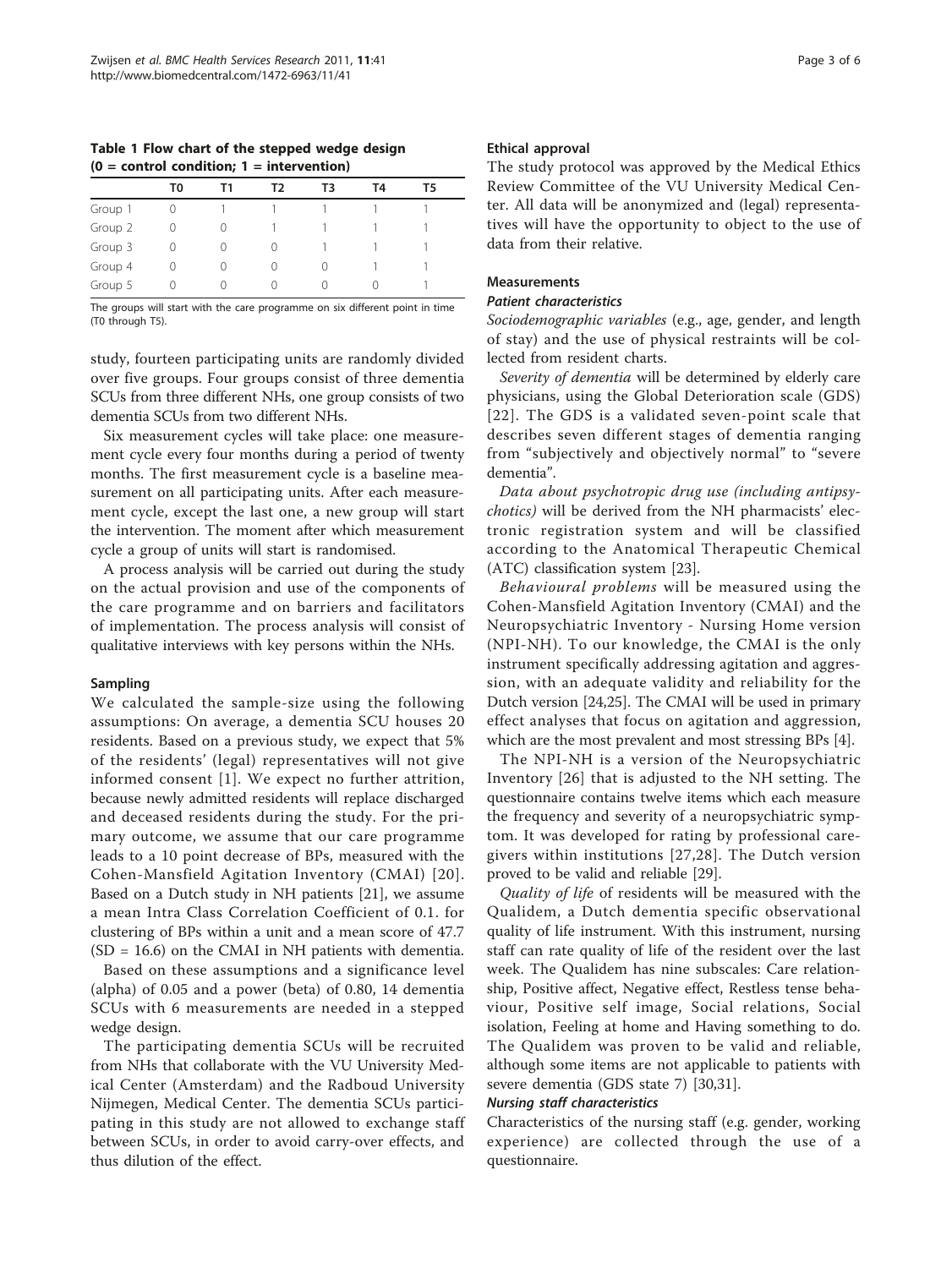Workload of nursing staff will be assessed using the Dutch version of the Maslach Burnout Inventory [[32\]](#page-5-0), the Utrechtse Burnout Scale-C [[33\]](#page-5-0). The UBOS measures three components of workload and burnout: emotional exhaustion, depersonalisation and decreased personal accomplishment.

Job satisfaction will be measured using two subscales of the Leiden quality of work questionnaire [[34](#page-5-0)]. The two subscales measure job satisfaction and work and time pressure. The attitude of nursing staff to dementia care will be measured using the approaches to dementia questionnaire (ADQ) [\[35](#page-5-0)].

#### Special dementia care unit characteristics

The Special Care Unit Environmental Quality Scale (SCUEQS) is used for the characteristics of the physical environment. The SCUEQS is a summary scale comprised of items from a larger observational instrument (the TESS-NH) which gathers data on the physical environment of a long-term care facility. The eighteen items measure maintenance, cleanliness, safety, lighting, physical appearance/homelikeness, orientation/cuing and noise [\[36](#page-5-0)]. In addition information about nursing staffresident ratio and educational level of nursing staff will be gathered.

#### Data analysis

The CMAI-score and the NPI-NH score will be used as a primary outcome. Age, gender, length of stay, dementia severity, prescription of antipsychotics and of other psychotropics will be used as covariates. For the primary and secondary outcome analyses, multilevel linear regression and multilevel logistic regression analyses will be used. These analyses will calculate effects on neuropsychiatric symptoms, quality of life (Qualidem), prescription rate of antipsychotics, workload and job satisfaction of nursing staff and use of physical restraints.

#### Economic evaluation

The economic evaluation will be conducted from a societal perspective. We will measure and value all relevant costs, such as costs of the structured care programme, prescription of antipsychotics and hospital admission. Data will be collected using NH registries. Standardised case report forms will be used to measure the time invested by NH staff (e.g. recreational therapist, nursing staff, psychologist, elderly care physician) in both the intervention and the usual care condition. Absence rate of nurses will be retrieved from the participating NHs.

The EuroQol (EQ-5D) proxy version [\[37](#page-5-0)] will be used to measure quality adjusted life years (QALYS). Missing data on cost and outcomes will be imputed using multiple imputation according to the MICE algorithm [\[38\]](#page-5-0).

A cost-effectiveness analysis will be conducted comparing the difference in total mean costs to the

difference in effects on BPs; a cost-utility analysis will estimate the incremental costs per QALY. Bootstrapping will be used to estimate uncertainty of the incremental cost-effectiveness ratios (ICERs), which will be presented on cost-effectiveness planes. Cost-effectiveness acceptability curves and net monetary benefits will also be calculated [[39\]](#page-5-0). Sensitivity analysis will include the most important cost-drivers.

#### **Discussion**

The aim of this study is to measure the effectiveness and cost-effectiveness of an evidence- and practicebased care programme for managing BPs in NH residents with dementia. Primary outcome is the effect on prevalence of BP. Secondary outcomes are the effect on quality of life, use of antipsychotics and physical restraints and on workload and job satisfaction of nursing staff. Additionally, an economic evaluation will be carried out.

We assume that implementation of the care programme will result in a decrease of BPs and, subsequently, in an increase of the quality of life of the residents. We also expect lower costs that will most likely be the result of a decrease of behavioural-problem related extra care, a decrease of medication, fewer admissions to hospital and also by a lower absence rate of nursing staff. Implementation is also expected to result in a lower workload and higher job satisfaction among nursing staff.

The chosen design to implement and evaluate the care programme is suitable for our purposes. Not only does the stepped wedge design increase the power of the study by enabling between-groups and within-group analyses, it also ensures that implementation of the care programme occurs in all participating care units, which likely increases motivation for participating in the study [[40](#page-5-0)]. Except for the EQ5D, which is used to calculate QALYs, the chosen outcome parameters are all commonly used in the field of nursing home medicine and are also suitable for the population of severely demented patients [\[22,24,27,](#page-4-0)[31\]](#page-5-0).

The study has some limitations that should be mentioned. One limitation of the study is that, although data collection will be done by research assistants who are blinded for the trial condition, the NH staff will be aware of receiving the intervention, which may cause bias. To limit this bias, nursing staff will not be informed about the scores on the outcome measures. Another limitation is that we use proxy measures only, which may not be as reliable as patient measures [[41](#page-5-0)]. However, in advancing stages of dementia, cognition and communication decrease, which makes the use of proxy measures inevitable [[41](#page-5-0)]. Nevertheless, the described care programme for managing BP in NH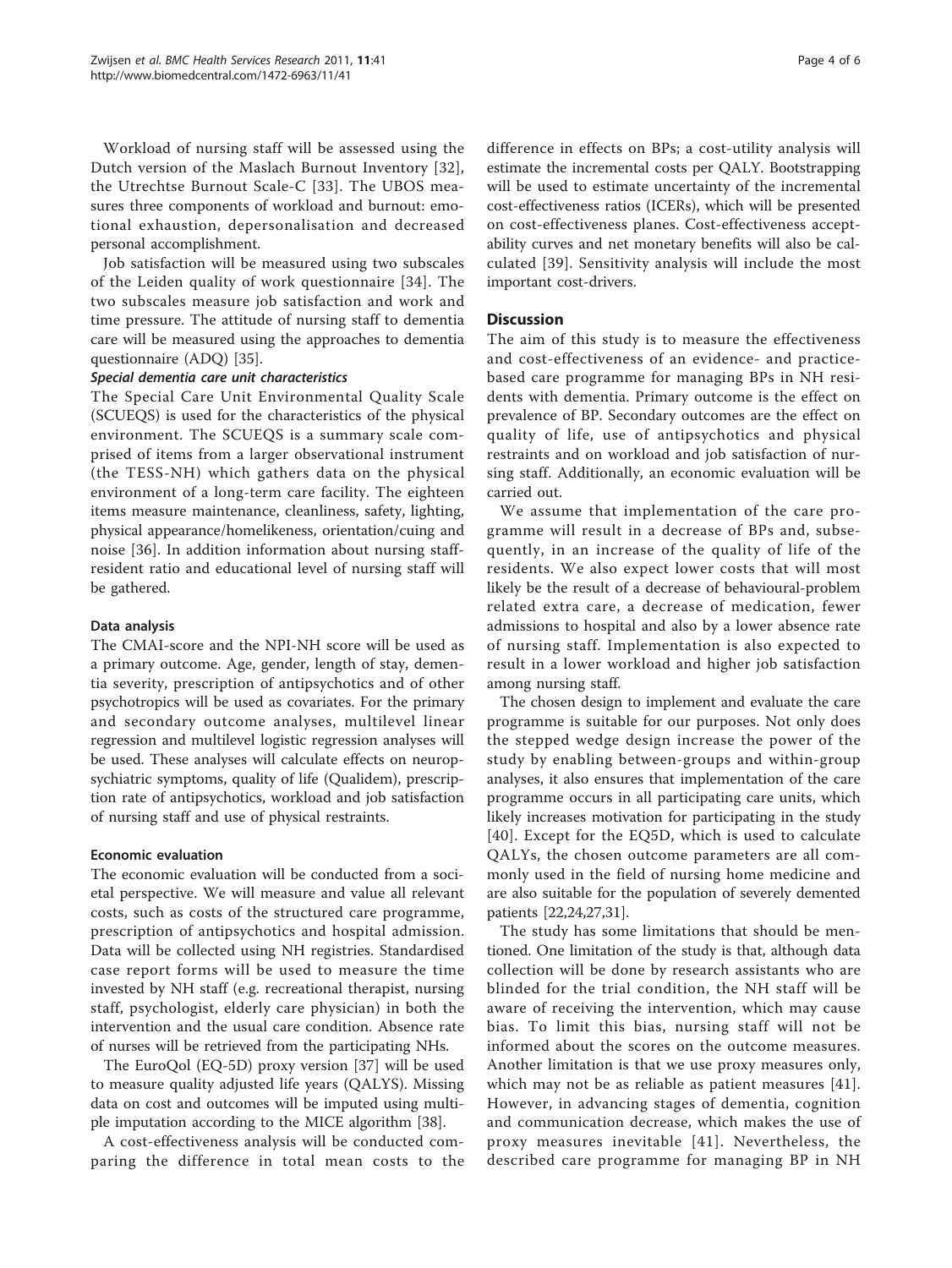<span id="page-4-0"></span>residents with dementia and the chosen stepped wedge design seem very appropriate for our research goals.

#### Acknowledgements

This study was funded by the Netherlands Organisation for Health Research and Development (ZonMw).

#### Author details

<sup>1</sup>Department of Nursing Home Medicine/EMGO + Institute for Health and Care Research, VU Medical Center, Amsterdam, The Netherlands. <sup>2</sup>Department of Primary and Community Care: Centre for Family Medicine, Geriatric Care and Public Health, Radboud University Nijmegen Medical Centre, Nijmegen, the Netherlands. <sup>3</sup>Department of Health Sciences/EMGO + Institute for Health and Care Research, VU University, Amsterdam, The Netherlands. <sup>4</sup>Department of Clinical Psychology, Faculty of Psychological and Educational Sciences, VU University, Amsterdam, The Netherlands. 5 Netherlands Institute of Mental Health and Addiction, Utrecht, The Netherlands.

#### Authors' contributions

SAZ wrote the paper. MS has designed the study and co-wrote the paper. SUZ has assisted in the design of the study. RK assisted in the design of the study. JB designed the economic evaluation of the study. MT designed the economic evaluation of the study. JE assisted in the design of the study and co-wrote the paper. DG designed the study and co-wrote the paper. AP assisted in the design of the study and co-wrote the paper. All authors have been involved in revising the manuscript of the paper and have given final approval of the publication of the paper.

#### Competing interests

The authors declare that they have no competing interests.

#### Received: 29 October 2010 Accepted: 21 February 2011 Published: 21 February 2011

#### References

- 1. Zuidema SU, Derksen E, Verhey FRJ, Koopmans RTCM: Prevalence of neuropsychiatric symptoms in a large sample of Dutch nursing home patients with dementia. Int J Geriatr Psychiatry 2006, 22:632-638.
- 2. Murman DL, Chen Q, Powell MC, Kuo SB, Bradley CJ, Colenda CC: [The](http://www.ncbi.nlm.nih.gov/pubmed/12473759?dopt=Abstract) [incremental direct costs associated with behavioral symptoms in AD.](http://www.ncbi.nlm.nih.gov/pubmed/12473759?dopt=Abstract) Neurology 2002, 59:1721-1729.
- 3. Gauthier S, Cummings J, Ballard C, Brodaty H, Grossberg G, Robert P, Lyketsos C: [Management of behavioral problems in Alzheimer](http://www.ncbi.nlm.nih.gov/pubmed/20096151?dopt=Abstract)'s disease. Int Psychogeriatr 2010, 22:346-372.
- Selbaek G, Kirkevold O, Engedal K: [The course of psychiatric and](http://www.ncbi.nlm.nih.gov/pubmed/18591573?dopt=Abstract) [behavioral symptoms and the use of psychotropic medication in](http://www.ncbi.nlm.nih.gov/pubmed/18591573?dopt=Abstract) [patients with dementia in Norwegian Nursing Homes.](http://www.ncbi.nlm.nih.gov/pubmed/18591573?dopt=Abstract) Am J Geriatr Psychiatry 2008, 16:528-536.
- 5. Ryden MB, Feldt KS, Heeyoung L, Brand K, Weber E, Nelson J, Gross C: [Relationships between aggressive behavior in cognitively impaired](http://www.ncbi.nlm.nih.gov/pubmed/10478495?dopt=Abstract) [nursing home residents and use of restraints, psychoactive drugs, and](http://www.ncbi.nlm.nih.gov/pubmed/10478495?dopt=Abstract) [secured units.](http://www.ncbi.nlm.nih.gov/pubmed/10478495?dopt=Abstract) Archives of Psychiatric Nursing 1999, 13:170-178.
- 6. van Iersel MB, Zuidema SU, Koopmans RTCM, Verhey FR, Olde Rikkert MGM: Antipsychotics for Behavioural and Psychological Problems in Elderly People with Dementia: A Systematic Review of Adverse Events. Drugs & Aging 2005, 22:845-858.
- 7. Zuidema SU, van Iersel MB, Koopmans RTCM, Verhey FR, Olde Rikkert MGM: [Efficacy and adverse reactions of antipsychotics for neuropsychiatric](http://www.ncbi.nlm.nih.gov/pubmed/16886695?dopt=Abstract) [symptoms in dementia: a systematic review.](http://www.ncbi.nlm.nih.gov/pubmed/16886695?dopt=Abstract) Ned Tijdschr Geneeskd 2006, 150:1565-1573.
- 8. Ballard C, Hanney ML, Theodoulou M, Douglas S, McShane R, Kossakowski K, Gill R, Juszczak E, Yu L, Joacoby R: The dementia antipsychotic withdrawal trial (DART-AD): long-term follow-up of a randomised placebo-controlled trial. The Lancet Neurology 2009, 8:151-157.
- Guttman R, Altman RD, Karlan MS: [Report of the Council on Scientific](http://www.ncbi.nlm.nih.gov/pubmed/10101979?dopt=Abstract) [Affairs. Use of restraints for patients in nursing homes. Council on](http://www.ncbi.nlm.nih.gov/pubmed/10101979?dopt=Abstract) [Scientific Affairs, American Medical Association.](http://www.ncbi.nlm.nih.gov/pubmed/10101979?dopt=Abstract) Arch Fam Med 1999, 8:101-105.
- 10. Cohen-Mansfield J, Libin A, Marx MS: Nonpharmalogical treatment of agitation:A controlled trial of systematic individualized intervention. Journal of Gerontology 2007, 62A:908-916.
- 11. Livingston G, Johnston K, Katona C, Paton J, Lyketsos CG: [Systematic](http://www.ncbi.nlm.nih.gov/pubmed/16263837?dopt=Abstract) [review of psychological approaches to the management of](http://www.ncbi.nlm.nih.gov/pubmed/16263837?dopt=Abstract) [neuropsychiatric symptoms of dementia.](http://www.ncbi.nlm.nih.gov/pubmed/16263837?dopt=Abstract) Am J Psychiatry 2005, 162:1996-2021.
- 12. Davison TE, Hudgson C, McCabe MP, George K, Buchanan G: [An](http://www.ncbi.nlm.nih.gov/pubmed/16973098?dopt=Abstract) [individualized psychosocial approach for](http://www.ncbi.nlm.nih.gov/pubmed/16973098?dopt=Abstract) "treatment resistant" [behavioural symptoms of dementia among aged care residents.](http://www.ncbi.nlm.nih.gov/pubmed/16973098?dopt=Abstract) Int Psychogeriatr 2007, 19:859-873.
- 13. Rabins PV, Blacker D, Rovner BW, Rummans T, Schneider LS, Tariot PN, Blass DM, McIntyre JS, Charles SC, Anzia DJ, Cook IA, Finnerty MT, Johnson BR, Nininger JE, Schneidman B, Summergrad P, Woods SM, Berger J, Cross CD, Brandt HA, Margolis PM, Shemo JP, Blinder BJ, Duncan DL, Barnovitz MA, Carino AJ, Freyberg ZZ, Gray SH, Tonnu T, Kunkle R, Albert AB, Craig TJ, Regier DA, Fochtmann LJ: [American](http://www.ncbi.nlm.nih.gov/pubmed/18340692?dopt=Abstract) [Psychiatric Association practice guideline for the treatment of patients](http://www.ncbi.nlm.nih.gov/pubmed/18340692?dopt=Abstract) with Alzheimer'[s disease and other dementias. Second edition.](http://www.ncbi.nlm.nih.gov/pubmed/18340692?dopt=Abstract)  $Am$ . Psychiatry 2007, 164:5-56.
- 14. The International Psychogeriatric Association (IPA): Behavioral and Psychological Symptoms of Dementia (BPSD) Educational Pack Belgium; 2002.
- 15. National Institute for Health and Clinical Excellence (NICE): Dementia. Supporting people with dementia and their carers in health and social care London; 2006.
- 16. Centraal Begeleidings Orgaan (CBO): Richtlijn Diagnostiek en medicamenteuze behandeling van dementie Utrecht; 2005.
- 17. Dorland LM, Pot AM, Verbeek MA, Depla M: Psychische hulpverlening voor ouderen in verzorgings- en verpleeghuizen; deelstudie 7. Monitor geestelijke gezondheidszorg ouderen, rapportage 2006 Utrecht: Trimbos-Instituut; 2007.
- 18. Tiemens B, Kaasenbrood A, de Niet G: Evidence based werken in de GGZ: methodisch werken als oplossing Houten: Bohn Stafleu van Loghum; 2010.
- 19. Hussey MA, Hughes JP: [Design and analysis of stepped wedge cluster](http://www.ncbi.nlm.nih.gov/pubmed/16829207?dopt=Abstract) [randomized trials.](http://www.ncbi.nlm.nih.gov/pubmed/16829207?dopt=Abstract) Contemporary Clinical Trials 2007, 28:182-191.
- 20. Chenoweth L, King MT, Jeon Y, Brodaty H, Stein-Parbury J, Norman R, Haas M, Luscombe G: Caring for Aged Dementia Care Resident Studsy (CADRES) of person-centred care, dementia-care mapping, and usual care in dementia: a cluster-randomised trial. The Lancet Neurology 2009, 8:317-325.
- 21. Zuidema SU, de Jonghe JF, Verhey FR, Koopmans RT: [Environmental](http://www.ncbi.nlm.nih.gov/pubmed/19517419?dopt=Abstract) [correlates of neuropsychiatric symptoms in nursing home patients with](http://www.ncbi.nlm.nih.gov/pubmed/19517419?dopt=Abstract) [dementia.](http://www.ncbi.nlm.nih.gov/pubmed/19517419?dopt=Abstract) Int J Geriatr Psychiatry 2010, 25:14-22.
- 22. Reisberg B, Ferris S, de Leon M, Crook T: [The Global Deterioration Scale](http://www.ncbi.nlm.nih.gov/pubmed/7114305?dopt=Abstract) [for assessment of primary degenerative dementia.](http://www.ncbi.nlm.nih.gov/pubmed/7114305?dopt=Abstract) Am J Psychiatry 1982, 139:1136-1139.
- 23. World Health Organisation Collaborating Centre for Drug Statistics Methodology: Anatomical Therapeutical Chemical (ATC) classification index including defined daily doses (DDDs) for plain substances Oslo; 1997.
- 24. De Jonghe JFM: [Factor stucture and validity of the Dutch version of the](http://www.ncbi.nlm.nih.gov/pubmed/8675952?dopt=Abstract) [Cohen-Mansfield Agitation Inventory \(CMAI-D\).](http://www.ncbi.nlm.nih.gov/pubmed/8675952?dopt=Abstract) J Am Geriatr Soc 1996, 44:888-889.
- 25. Zuidema SU, Buursema AL, Gerritsen MG, Oosterwal KC, Smits MM, Koopmans RT, de Jonghe JF: [Assessing neuropsychiatric symptoms in](http://www.ncbi.nlm.nih.gov/pubmed/20690131?dopt=Abstract) [nursing home patients with dementia: reliability and Reliable Change](http://www.ncbi.nlm.nih.gov/pubmed/20690131?dopt=Abstract) [Index of the Neuropsychiatric Inventory and the Cohen-Mansfield](http://www.ncbi.nlm.nih.gov/pubmed/20690131?dopt=Abstract) [Agitation Inventory.](http://www.ncbi.nlm.nih.gov/pubmed/20690131?dopt=Abstract) Int J Geriatr Psychiatry 2011, 26:127-134.
- 26. Cummings JL, Mega M, Gray K, Rosenberg-Thompson S, Carusi DA, Gornbein J: [The Neuropsychiatric Inventory: comprehensive assessment](http://www.ncbi.nlm.nih.gov/pubmed/7991117?dopt=Abstract) [of psychopathology in dementia.](http://www.ncbi.nlm.nih.gov/pubmed/7991117?dopt=Abstract) Neurology 1994, 44:2308-2314.
- 27. Wood S, Cummings JL, Hsu M, Barclay T, Wheatley MV, Yarema K, Schnelle JF: [The use of the Neuropsychiatric Inventory in nursing home](http://www.ncbi.nlm.nih.gov/pubmed/10648298?dopt=Abstract) [residents. Characterization and measurement.](http://www.ncbi.nlm.nih.gov/pubmed/10648298?dopt=Abstract) Am J Geriatr Psychiatry 2000, 8:75-83.
- 28. Lange RT, Kang N, Hopp GA: [Psychometric properties and factor structure](http://www.ncbi.nlm.nih.gov/pubmed/15156545?dopt=Abstract) [of the Neuropsychiatric Inventory Nursing Home version in an elderly](http://www.ncbi.nlm.nih.gov/pubmed/15156545?dopt=Abstract) [neuropsychiatric population.](http://www.ncbi.nlm.nih.gov/pubmed/15156545?dopt=Abstract) Int J Geriatr Psychiatry 2004, 19:440-448.
- Kat MG, de Jonghe JFM, Aalten P, Kalisvaart CJ, Dröes RM, Verhey FR [Neuropsychiatric symptoms of dementia: psychometric aspects of the](http://www.ncbi.nlm.nih.gov/pubmed/12378786?dopt=Abstract) Neuropsychiatric [Inventory \(NPI\) Dutch version.](http://www.ncbi.nlm.nih.gov/pubmed/12378786?dopt=Abstract) Tijdschrift voor Gerontologie en Geriatrie 2002, 33:150-155.